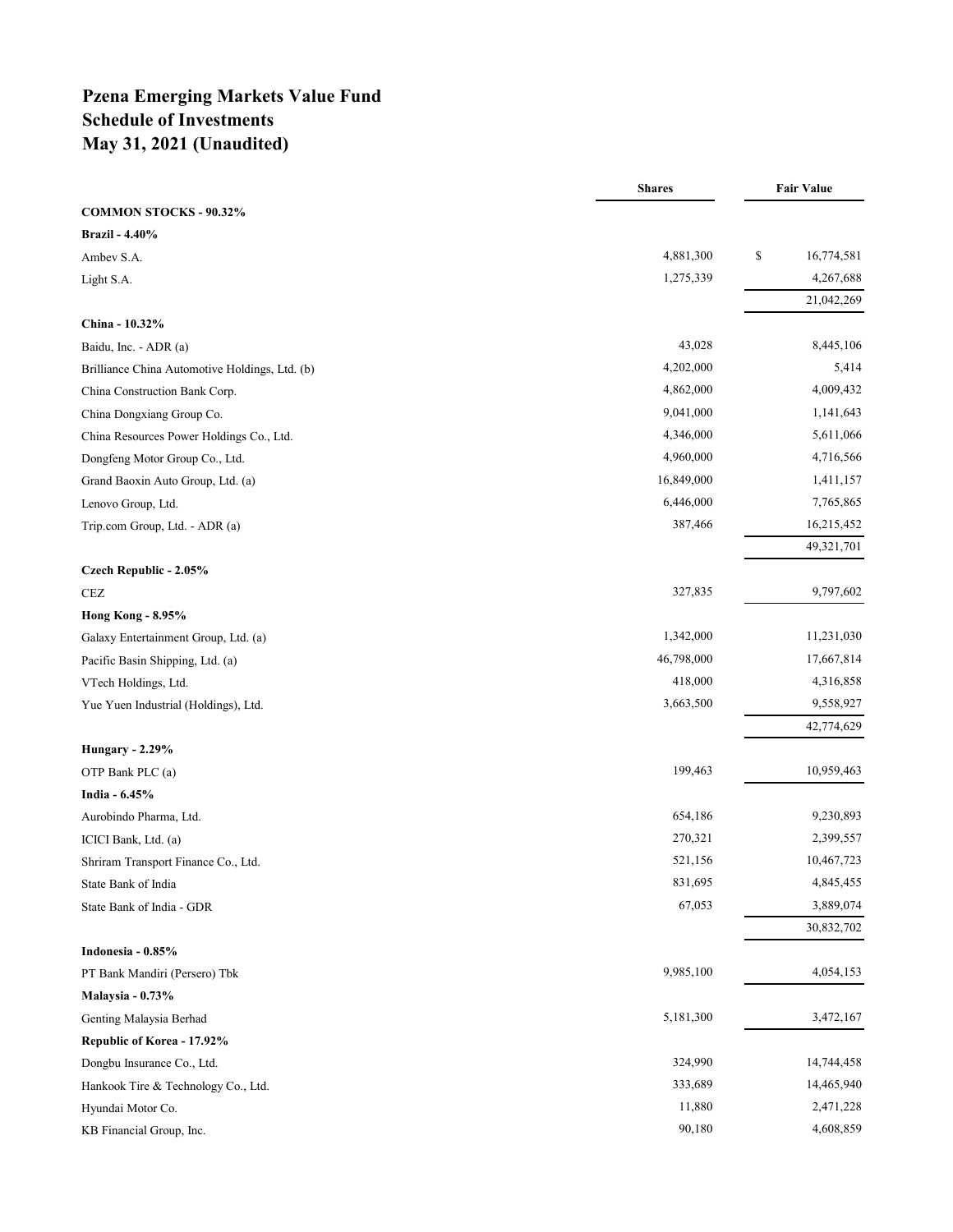| 66,361<br>21,241,708<br>POSCO<br>176,401<br>12,668,986<br>Samsung Electronics Co., Ltd.<br>213,350<br>8,082,164<br>Shinhan Financial Group Co., Ltd.<br>85,670,287<br>Romania - 1.02%<br>7,261,053<br>4,877,418<br>Banca Transilvania S.A.<br><b>Russian Federation - 4.65%</b><br>216,956<br>17,673,236<br>LUKOIL PJSC - ADR<br>4,532,165<br>638,513<br>Rosneft Oil Co. - GDR<br>22,205,401<br>Singapore - 1.73%<br>8,246,768<br>2,276,900<br>Wilmar International, Ltd.<br>South Africa - 3.05%<br>826,836<br>3,184,050<br>Reunert, Ltd.<br>698,541<br>11,383,462<br>Sasol, Ltd. (a)<br>14,567,512<br>Taiwan - 11.76%<br>864,000<br>5,699,681<br>Catcher Technology Co., Ltd.<br>7,169,000<br>6,021,438<br>Compal Electronics, Inc.<br>3,980,132<br>15,925,980<br>Hon Hai Precision Industry Co., Ltd.<br>4,083,000<br>9,670,089<br>Lite-On Technology Corp.<br>718,000<br>15,270,814<br>Taiwan Semiconductor Manufacturing Co., Ltd.<br>3,628,485<br>432,000<br>United Integrated Services Co., Ltd.<br>56,216,487<br><b>Thailand - 2.87%</b><br>786,900<br>2,895,792<br>Bangkok Bank Public Co., Ltd.<br>656,900<br>2,406,882<br>Bangkok Bank Public Co., Ltd. - NVDR<br>8,425,363<br>Siam Commercial Bank PLC - NVDR<br>2,581,300<br>13,728,037<br>Turkey - 1.92%<br>4,569,225<br>2,768,500<br>Akbank T.A.S.<br>319,630<br>6,418,161<br>Ford Otomotiv Sanayi A.S.<br>9,186,661<br><b>United Arab Emirates - 1.95%</b><br>5,047,582<br>9,344,448<br>Abu Dhabi Commercial Bank PJSC<br>United Kingdom - 3.11%<br>163,366<br>3,580,768<br>Antofagasta PLC<br>1,563,536<br>11,267,488<br><b>Standard Chartered PLC</b><br>14,848,256<br>United States - 4.30%<br>186,351<br>13,335,277<br>Cognizant Technology Solutions Corp. - Class A<br>396,162<br>7,237,880<br>Flextronics International, Ltd. (a)<br>20,573,157<br>431,719,118<br>Total Common Stocks (Cost \$355,622,478) | Korea Shipbuilding & Offshore Engineering Co., Ltd. (a) | 57,613 | 7,386,944 |
|-----------------------------------------------------------------------------------------------------------------------------------------------------------------------------------------------------------------------------------------------------------------------------------------------------------------------------------------------------------------------------------------------------------------------------------------------------------------------------------------------------------------------------------------------------------------------------------------------------------------------------------------------------------------------------------------------------------------------------------------------------------------------------------------------------------------------------------------------------------------------------------------------------------------------------------------------------------------------------------------------------------------------------------------------------------------------------------------------------------------------------------------------------------------------------------------------------------------------------------------------------------------------------------------------------------------------------------------------------------------------------------------------------------------------------------------------------------------------------------------------------------------------------------------------------------------------------------------------------------------------------------------------------------------------------------------------------------------------------------------------------------------------------------------------------------------------------------------------------------------------------------|---------------------------------------------------------|--------|-----------|
|                                                                                                                                                                                                                                                                                                                                                                                                                                                                                                                                                                                                                                                                                                                                                                                                                                                                                                                                                                                                                                                                                                                                                                                                                                                                                                                                                                                                                                                                                                                                                                                                                                                                                                                                                                                                                                                                                   |                                                         |        |           |
|                                                                                                                                                                                                                                                                                                                                                                                                                                                                                                                                                                                                                                                                                                                                                                                                                                                                                                                                                                                                                                                                                                                                                                                                                                                                                                                                                                                                                                                                                                                                                                                                                                                                                                                                                                                                                                                                                   |                                                         |        |           |
|                                                                                                                                                                                                                                                                                                                                                                                                                                                                                                                                                                                                                                                                                                                                                                                                                                                                                                                                                                                                                                                                                                                                                                                                                                                                                                                                                                                                                                                                                                                                                                                                                                                                                                                                                                                                                                                                                   |                                                         |        |           |
|                                                                                                                                                                                                                                                                                                                                                                                                                                                                                                                                                                                                                                                                                                                                                                                                                                                                                                                                                                                                                                                                                                                                                                                                                                                                                                                                                                                                                                                                                                                                                                                                                                                                                                                                                                                                                                                                                   |                                                         |        |           |
|                                                                                                                                                                                                                                                                                                                                                                                                                                                                                                                                                                                                                                                                                                                                                                                                                                                                                                                                                                                                                                                                                                                                                                                                                                                                                                                                                                                                                                                                                                                                                                                                                                                                                                                                                                                                                                                                                   |                                                         |        |           |
|                                                                                                                                                                                                                                                                                                                                                                                                                                                                                                                                                                                                                                                                                                                                                                                                                                                                                                                                                                                                                                                                                                                                                                                                                                                                                                                                                                                                                                                                                                                                                                                                                                                                                                                                                                                                                                                                                   |                                                         |        |           |
|                                                                                                                                                                                                                                                                                                                                                                                                                                                                                                                                                                                                                                                                                                                                                                                                                                                                                                                                                                                                                                                                                                                                                                                                                                                                                                                                                                                                                                                                                                                                                                                                                                                                                                                                                                                                                                                                                   |                                                         |        |           |
|                                                                                                                                                                                                                                                                                                                                                                                                                                                                                                                                                                                                                                                                                                                                                                                                                                                                                                                                                                                                                                                                                                                                                                                                                                                                                                                                                                                                                                                                                                                                                                                                                                                                                                                                                                                                                                                                                   |                                                         |        |           |
|                                                                                                                                                                                                                                                                                                                                                                                                                                                                                                                                                                                                                                                                                                                                                                                                                                                                                                                                                                                                                                                                                                                                                                                                                                                                                                                                                                                                                                                                                                                                                                                                                                                                                                                                                                                                                                                                                   |                                                         |        |           |
|                                                                                                                                                                                                                                                                                                                                                                                                                                                                                                                                                                                                                                                                                                                                                                                                                                                                                                                                                                                                                                                                                                                                                                                                                                                                                                                                                                                                                                                                                                                                                                                                                                                                                                                                                                                                                                                                                   |                                                         |        |           |
|                                                                                                                                                                                                                                                                                                                                                                                                                                                                                                                                                                                                                                                                                                                                                                                                                                                                                                                                                                                                                                                                                                                                                                                                                                                                                                                                                                                                                                                                                                                                                                                                                                                                                                                                                                                                                                                                                   |                                                         |        |           |
|                                                                                                                                                                                                                                                                                                                                                                                                                                                                                                                                                                                                                                                                                                                                                                                                                                                                                                                                                                                                                                                                                                                                                                                                                                                                                                                                                                                                                                                                                                                                                                                                                                                                                                                                                                                                                                                                                   |                                                         |        |           |
|                                                                                                                                                                                                                                                                                                                                                                                                                                                                                                                                                                                                                                                                                                                                                                                                                                                                                                                                                                                                                                                                                                                                                                                                                                                                                                                                                                                                                                                                                                                                                                                                                                                                                                                                                                                                                                                                                   |                                                         |        |           |
|                                                                                                                                                                                                                                                                                                                                                                                                                                                                                                                                                                                                                                                                                                                                                                                                                                                                                                                                                                                                                                                                                                                                                                                                                                                                                                                                                                                                                                                                                                                                                                                                                                                                                                                                                                                                                                                                                   |                                                         |        |           |
|                                                                                                                                                                                                                                                                                                                                                                                                                                                                                                                                                                                                                                                                                                                                                                                                                                                                                                                                                                                                                                                                                                                                                                                                                                                                                                                                                                                                                                                                                                                                                                                                                                                                                                                                                                                                                                                                                   |                                                         |        |           |
|                                                                                                                                                                                                                                                                                                                                                                                                                                                                                                                                                                                                                                                                                                                                                                                                                                                                                                                                                                                                                                                                                                                                                                                                                                                                                                                                                                                                                                                                                                                                                                                                                                                                                                                                                                                                                                                                                   |                                                         |        |           |
|                                                                                                                                                                                                                                                                                                                                                                                                                                                                                                                                                                                                                                                                                                                                                                                                                                                                                                                                                                                                                                                                                                                                                                                                                                                                                                                                                                                                                                                                                                                                                                                                                                                                                                                                                                                                                                                                                   |                                                         |        |           |
|                                                                                                                                                                                                                                                                                                                                                                                                                                                                                                                                                                                                                                                                                                                                                                                                                                                                                                                                                                                                                                                                                                                                                                                                                                                                                                                                                                                                                                                                                                                                                                                                                                                                                                                                                                                                                                                                                   |                                                         |        |           |
|                                                                                                                                                                                                                                                                                                                                                                                                                                                                                                                                                                                                                                                                                                                                                                                                                                                                                                                                                                                                                                                                                                                                                                                                                                                                                                                                                                                                                                                                                                                                                                                                                                                                                                                                                                                                                                                                                   |                                                         |        |           |
|                                                                                                                                                                                                                                                                                                                                                                                                                                                                                                                                                                                                                                                                                                                                                                                                                                                                                                                                                                                                                                                                                                                                                                                                                                                                                                                                                                                                                                                                                                                                                                                                                                                                                                                                                                                                                                                                                   |                                                         |        |           |
|                                                                                                                                                                                                                                                                                                                                                                                                                                                                                                                                                                                                                                                                                                                                                                                                                                                                                                                                                                                                                                                                                                                                                                                                                                                                                                                                                                                                                                                                                                                                                                                                                                                                                                                                                                                                                                                                                   |                                                         |        |           |
|                                                                                                                                                                                                                                                                                                                                                                                                                                                                                                                                                                                                                                                                                                                                                                                                                                                                                                                                                                                                                                                                                                                                                                                                                                                                                                                                                                                                                                                                                                                                                                                                                                                                                                                                                                                                                                                                                   |                                                         |        |           |
|                                                                                                                                                                                                                                                                                                                                                                                                                                                                                                                                                                                                                                                                                                                                                                                                                                                                                                                                                                                                                                                                                                                                                                                                                                                                                                                                                                                                                                                                                                                                                                                                                                                                                                                                                                                                                                                                                   |                                                         |        |           |
|                                                                                                                                                                                                                                                                                                                                                                                                                                                                                                                                                                                                                                                                                                                                                                                                                                                                                                                                                                                                                                                                                                                                                                                                                                                                                                                                                                                                                                                                                                                                                                                                                                                                                                                                                                                                                                                                                   |                                                         |        |           |
|                                                                                                                                                                                                                                                                                                                                                                                                                                                                                                                                                                                                                                                                                                                                                                                                                                                                                                                                                                                                                                                                                                                                                                                                                                                                                                                                                                                                                                                                                                                                                                                                                                                                                                                                                                                                                                                                                   |                                                         |        |           |
|                                                                                                                                                                                                                                                                                                                                                                                                                                                                                                                                                                                                                                                                                                                                                                                                                                                                                                                                                                                                                                                                                                                                                                                                                                                                                                                                                                                                                                                                                                                                                                                                                                                                                                                                                                                                                                                                                   |                                                         |        |           |
|                                                                                                                                                                                                                                                                                                                                                                                                                                                                                                                                                                                                                                                                                                                                                                                                                                                                                                                                                                                                                                                                                                                                                                                                                                                                                                                                                                                                                                                                                                                                                                                                                                                                                                                                                                                                                                                                                   |                                                         |        |           |
|                                                                                                                                                                                                                                                                                                                                                                                                                                                                                                                                                                                                                                                                                                                                                                                                                                                                                                                                                                                                                                                                                                                                                                                                                                                                                                                                                                                                                                                                                                                                                                                                                                                                                                                                                                                                                                                                                   |                                                         |        |           |
|                                                                                                                                                                                                                                                                                                                                                                                                                                                                                                                                                                                                                                                                                                                                                                                                                                                                                                                                                                                                                                                                                                                                                                                                                                                                                                                                                                                                                                                                                                                                                                                                                                                                                                                                                                                                                                                                                   |                                                         |        |           |
|                                                                                                                                                                                                                                                                                                                                                                                                                                                                                                                                                                                                                                                                                                                                                                                                                                                                                                                                                                                                                                                                                                                                                                                                                                                                                                                                                                                                                                                                                                                                                                                                                                                                                                                                                                                                                                                                                   |                                                         |        |           |
|                                                                                                                                                                                                                                                                                                                                                                                                                                                                                                                                                                                                                                                                                                                                                                                                                                                                                                                                                                                                                                                                                                                                                                                                                                                                                                                                                                                                                                                                                                                                                                                                                                                                                                                                                                                                                                                                                   |                                                         |        |           |
|                                                                                                                                                                                                                                                                                                                                                                                                                                                                                                                                                                                                                                                                                                                                                                                                                                                                                                                                                                                                                                                                                                                                                                                                                                                                                                                                                                                                                                                                                                                                                                                                                                                                                                                                                                                                                                                                                   |                                                         |        |           |
|                                                                                                                                                                                                                                                                                                                                                                                                                                                                                                                                                                                                                                                                                                                                                                                                                                                                                                                                                                                                                                                                                                                                                                                                                                                                                                                                                                                                                                                                                                                                                                                                                                                                                                                                                                                                                                                                                   |                                                         |        |           |
|                                                                                                                                                                                                                                                                                                                                                                                                                                                                                                                                                                                                                                                                                                                                                                                                                                                                                                                                                                                                                                                                                                                                                                                                                                                                                                                                                                                                                                                                                                                                                                                                                                                                                                                                                                                                                                                                                   |                                                         |        |           |
|                                                                                                                                                                                                                                                                                                                                                                                                                                                                                                                                                                                                                                                                                                                                                                                                                                                                                                                                                                                                                                                                                                                                                                                                                                                                                                                                                                                                                                                                                                                                                                                                                                                                                                                                                                                                                                                                                   |                                                         |        |           |
|                                                                                                                                                                                                                                                                                                                                                                                                                                                                                                                                                                                                                                                                                                                                                                                                                                                                                                                                                                                                                                                                                                                                                                                                                                                                                                                                                                                                                                                                                                                                                                                                                                                                                                                                                                                                                                                                                   |                                                         |        |           |
|                                                                                                                                                                                                                                                                                                                                                                                                                                                                                                                                                                                                                                                                                                                                                                                                                                                                                                                                                                                                                                                                                                                                                                                                                                                                                                                                                                                                                                                                                                                                                                                                                                                                                                                                                                                                                                                                                   |                                                         |        |           |
|                                                                                                                                                                                                                                                                                                                                                                                                                                                                                                                                                                                                                                                                                                                                                                                                                                                                                                                                                                                                                                                                                                                                                                                                                                                                                                                                                                                                                                                                                                                                                                                                                                                                                                                                                                                                                                                                                   |                                                         |        |           |
|                                                                                                                                                                                                                                                                                                                                                                                                                                                                                                                                                                                                                                                                                                                                                                                                                                                                                                                                                                                                                                                                                                                                                                                                                                                                                                                                                                                                                                                                                                                                                                                                                                                                                                                                                                                                                                                                                   |                                                         |        |           |
|                                                                                                                                                                                                                                                                                                                                                                                                                                                                                                                                                                                                                                                                                                                                                                                                                                                                                                                                                                                                                                                                                                                                                                                                                                                                                                                                                                                                                                                                                                                                                                                                                                                                                                                                                                                                                                                                                   |                                                         |        |           |
|                                                                                                                                                                                                                                                                                                                                                                                                                                                                                                                                                                                                                                                                                                                                                                                                                                                                                                                                                                                                                                                                                                                                                                                                                                                                                                                                                                                                                                                                                                                                                                                                                                                                                                                                                                                                                                                                                   |                                                         |        |           |
|                                                                                                                                                                                                                                                                                                                                                                                                                                                                                                                                                                                                                                                                                                                                                                                                                                                                                                                                                                                                                                                                                                                                                                                                                                                                                                                                                                                                                                                                                                                                                                                                                                                                                                                                                                                                                                                                                   |                                                         |        |           |
|                                                                                                                                                                                                                                                                                                                                                                                                                                                                                                                                                                                                                                                                                                                                                                                                                                                                                                                                                                                                                                                                                                                                                                                                                                                                                                                                                                                                                                                                                                                                                                                                                                                                                                                                                                                                                                                                                   |                                                         |        |           |

**PREFERRED STOCKS - 5.08%**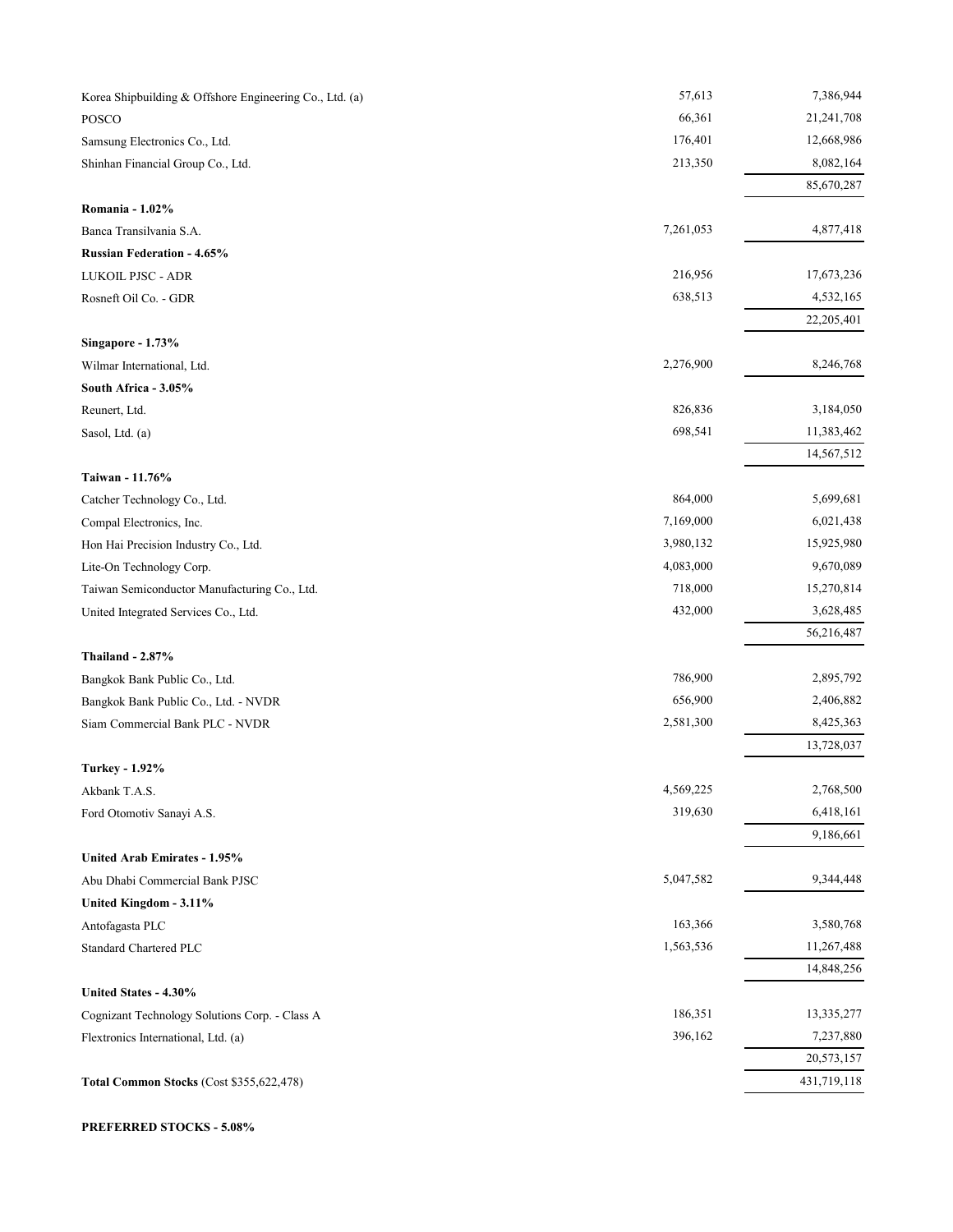| 5,721,817  |               | 15,040,944   |
|------------|---------------|--------------|
| 1,201,443  |               | 6,853,599    |
|            |               | 21,894,543   |
|            |               |              |
| 24,063     |               | 2,373,289    |
|            |               | 24, 267, 832 |
|            |               |              |
|            |               |              |
| 15,979,375 |               | 15,979,375   |
|            |               | 15,979,375   |
|            |               | 471,966,325  |
|            |               | 6,031,785    |
|            | <sup>\$</sup> | 477,998,110  |
|            |               |              |
|            |               |              |
|            |               |              |
|            |               |              |

PJSC Private Joint Stock Company

PLC Public Limited Company

### S.A. Société Anonyme

(a) Non-income producing security.

(b) Value determined using significant unobservable inputs.

(c) The rate listed is the 7-day annualized yield as of May 31, 2021.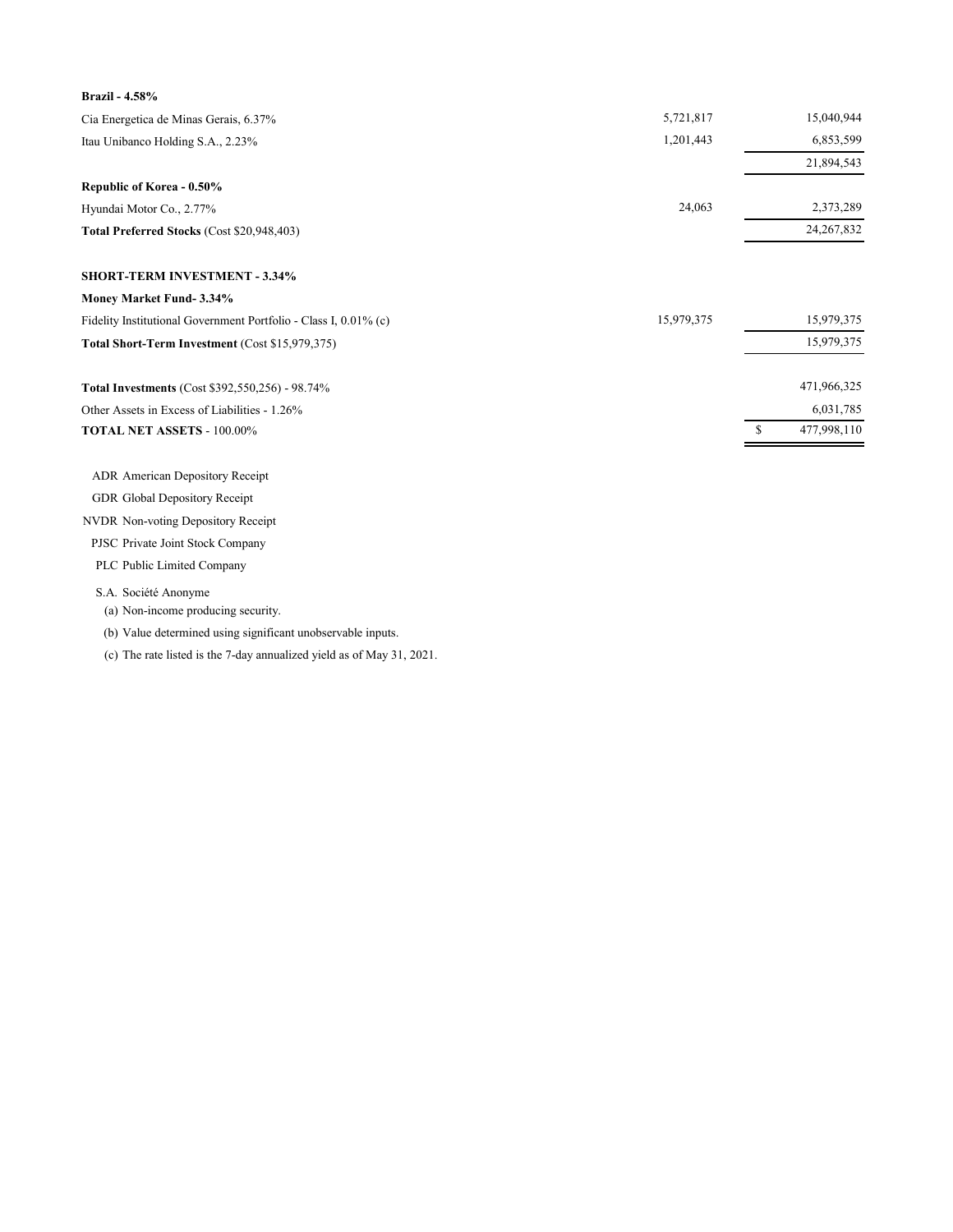## **Pzena Emerging Markets Value Fund Portfolio Diversification May 31, 2021 (Unaudited)**

|                                              |                              | $%$ of            |
|----------------------------------------------|------------------------------|-------------------|
|                                              | <b>Fair Value</b>            | <b>Net Assets</b> |
| <b>Common Stocks</b>                         |                              |                   |
| <b>Communication Services</b>                | \$<br>8,445,106              | 1.77%             |
| <b>Consumer Discretionary</b>                | 71,107,685                   | 14.88%            |
| <b>Consumer Staples</b>                      | 25,021,349                   | 5.23%             |
| Energy                                       | 22,205,401                   | 4.65%             |
| Financials                                   | 110,046,229                  | 23.02%            |
| Health Care                                  | 9,230,892                    | 1.93%             |
| Industrials                                  | 31,867,294                   | 6.67%             |
| <b>Information Technology</b>                | 97,912,867                   | 20.48%            |
| Materials                                    | 36,205,938                   | 7.57%             |
| Utilities                                    | 19,676,357                   | 4.12%             |
| <b>Total Common Stocks</b>                   | 431,719,118                  | 90.32%            |
| <b>Preferred Stocks</b>                      |                              |                   |
| <b>Consumer Discretionary</b>                | 2,373,289                    | 0.50%             |
| Financials                                   | 6,853,599                    | 1.43%             |
| Utilities                                    | 15,040,944                   | 3.15%             |
| <b>Total Preferred Stocks</b>                | 24, 267, 832                 | 5.08%             |
| <b>Short-Term Investment</b>                 | 15,979,375                   | 3.34%             |
| <b>Total Investments</b>                     | 471,966,325                  | 98.74%            |
| <b>Other Assets in Excess of Liabilities</b> | 6,031,785                    | 1.26%             |
| <b>Total Net Assets</b>                      | 477,998,110<br><sup>\$</sup> | 100.00%           |
|                                              |                              |                   |

The Global Industry Classification Standard (GICS®) was developed by and/or is the exclusive property of MSCI, Inc. and Standard & Poor's Financial Services LLC ("S&P"). GICS is a service mark of MSCI and S&P and has been licensed for use by Pzena Investment Management, LLC.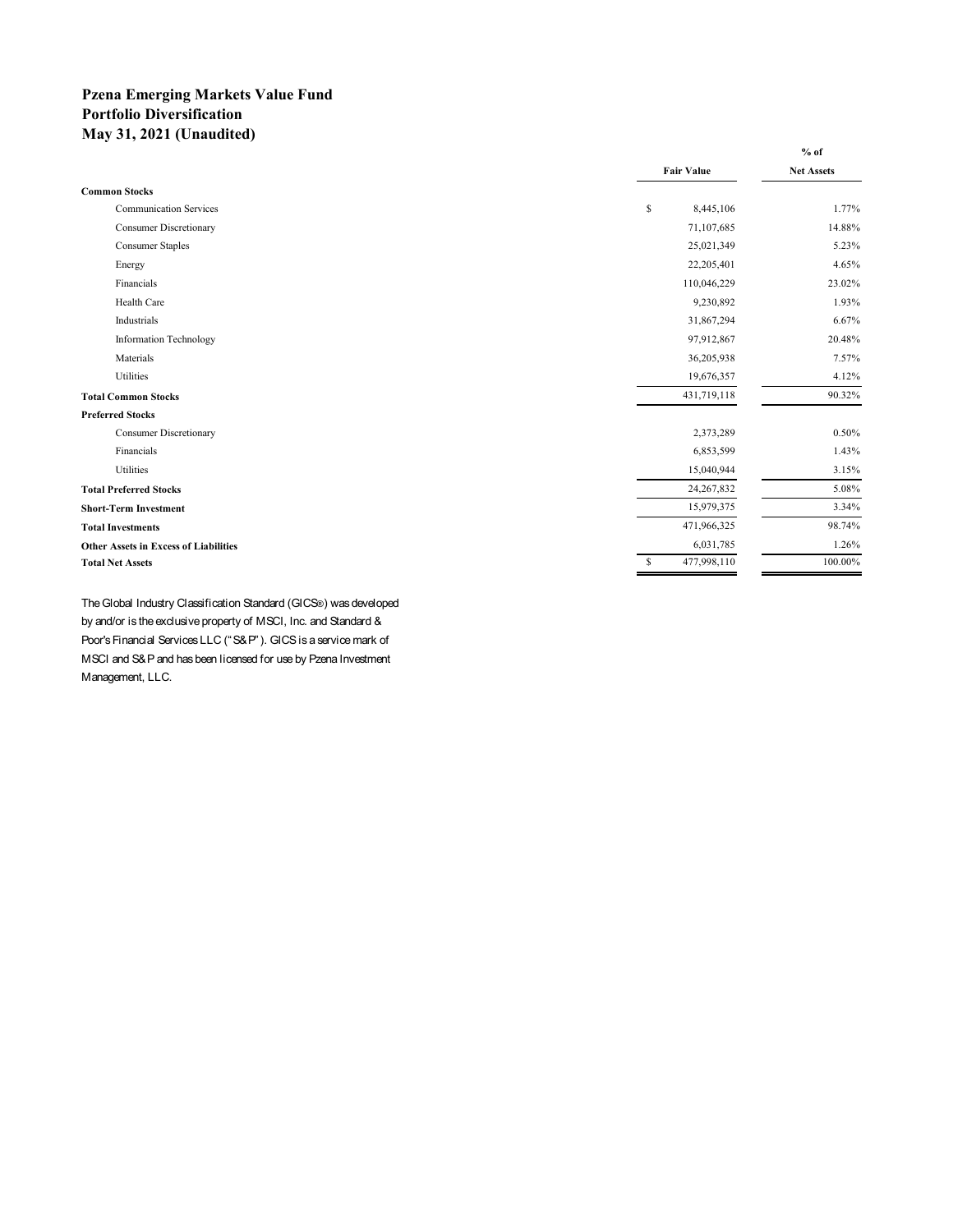### **Pzena Emerging Markets Value Fund**

#### **Level 3 Reconciliation Disclosure (Unaudited)**

|                                                                        |    | <b>Common Stock</b> |   | Total       |
|------------------------------------------------------------------------|----|---------------------|---|-------------|
| Balance as of February 28, 2021                                        | \$ | ۰                   | S |             |
| Transfer in at May 31, 2021                                            |    | 2,205,607           |   | 2,205,607   |
| Purchases                                                              |    | 1,558,879           |   | 1,558,879   |
| Change in unrealized appreciation                                      |    | (3,759,072)         |   | (3,759,072) |
| Balance as of May 31, 2021                                             | S  | 5.414               | S | 5,414       |
|                                                                        |    |                     |   |             |
| Change in unrealized appreciation/(depreciation) during the period for |    |                     |   |             |
| Level 3 investments held at May 31, 2021                               | S  | (3,759,072)         |   |             |

The Level 3 investments as of May 31, 2021 represented less than 0.01% of net assets and did not warrant a disclosure of significant unobservable valuation inputs.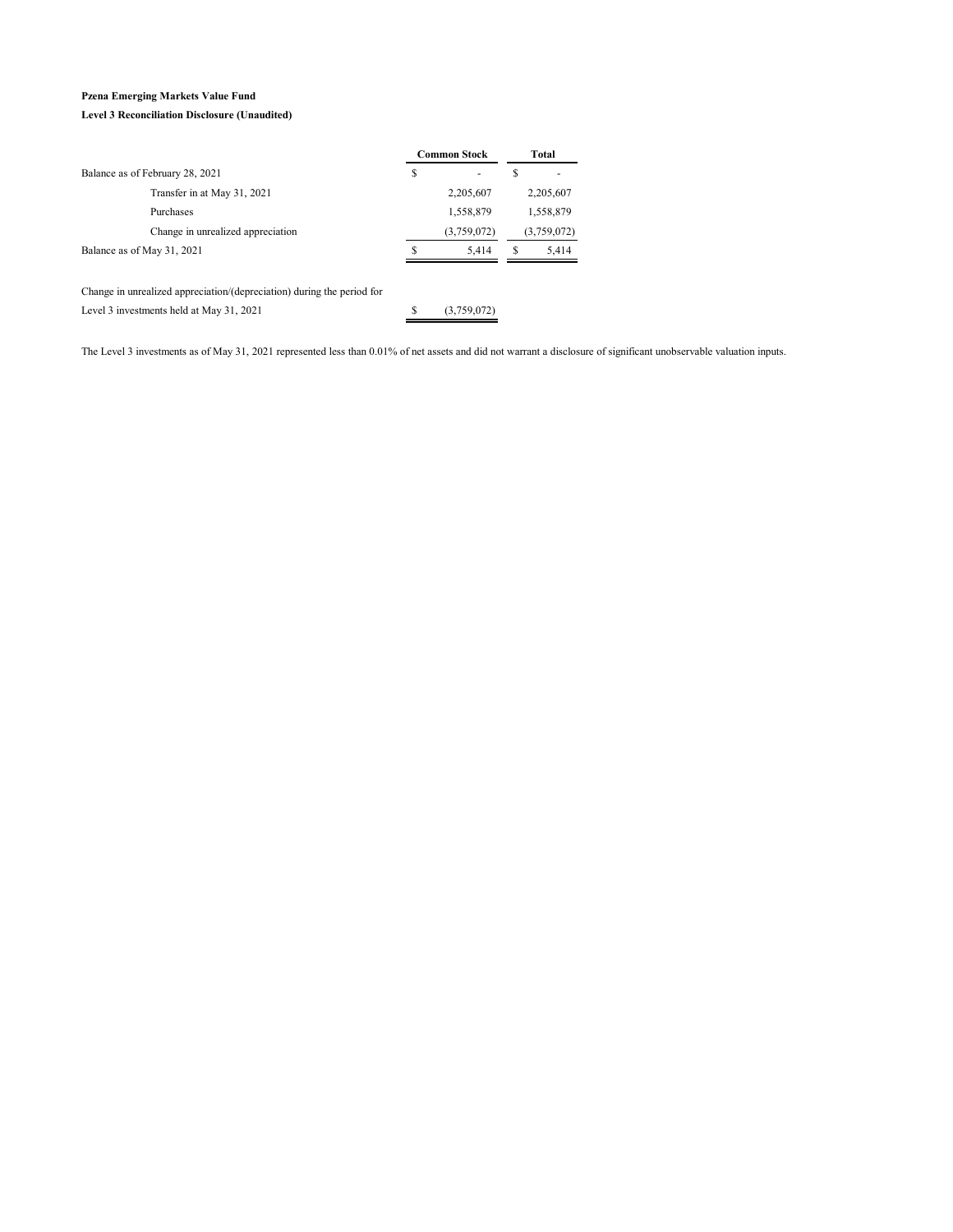## **Pzena International Small Cap Value Fund Schedule of Investments May 31, 2021 (Unaudited)**

|                                                      | <b>Shares</b> | <b>Fair Value</b> |         |
|------------------------------------------------------|---------------|-------------------|---------|
| COMMON STOCKS - 97.23%                               |               |                   |         |
| Austria - 4.43%                                      |               |                   |         |
| <b>ANDRITZ AG</b>                                    | 2,724         | \$                | 159,446 |
| Vienna Insurance Group AG Wiener Versicherung Gruppe | 7,058         |                   | 199,680 |
|                                                      |               |                   | 359,126 |
| Canada - 7.43%                                       |               |                   |         |
| Celestica, Inc. (a)                                  | 28,933        |                   | 249,800 |
| Linamar Corp.                                        | 3,182         |                   | 208,323 |
| Transcontinental, Inc. - Class A                     | 7,766         |                   | 144,578 |
|                                                      |               |                   | 602,701 |
| France - 9.45%                                       |               |                   |         |
| Ipsos                                                | 4,974         |                   | 204,409 |
| Rexel S.A.                                           | 14,762        |                   | 300,446 |
| <b>SCOR SE</b>                                       | 3,717         |                   | 120,978 |
| Societe BIC S.A.                                     | 1,848         |                   | 140,058 |
|                                                      |               |                   | 765,891 |
| <b>Germany - 7.01%</b>                               |               |                   |         |
| <b>Bertrandt AG</b>                                  | 1,101         |                   | 71,025  |
| SAF-Holland S.A. (a)                                 | 10,124        |                   | 163,087 |
| Salzgitter AG (a)                                    | 10,324        |                   | 334,632 |
|                                                      |               |                   | 568,744 |
| <b>Hong Kong - 6.46%</b>                             |               |                   |         |
| Pacific Basin Shipping, Ltd. (a)                     | 565,000       |                   | 213,307 |
| VTech Holdings, Ltd.                                 | 15,000        |                   | 154,911 |
| Yue Yuen Industrial (Holdings), Ltd.                 | 59,500        |                   | 155,249 |
|                                                      |               |                   | 523,467 |
| <b>Ireland - 2.44%</b>                               |               |                   |         |
| Origin Enterprises PLC                               | 44,158        |                   | 198,163 |
| <b>Israel - 2.00%</b>                                |               |                   |         |
| Ituran Location and Control, Ltd. - ADR              | 6,690         |                   | 161,965 |
| Italy - 8.87%                                        |               |                   |         |
| Anima Holding S.p.A.                                 | 38,032        |                   | 199,334 |
| <b>BPER Banca</b>                                    | 28,799        |                   | 71,537  |
| Danieli & C Officine Meccaniche S.p.A.               | 13,319        |                   | 242,329 |
| Maire Tecnimont S.p.A.                               | 57,328        |                   | 205,811 |
|                                                      |               |                   | 719,011 |
| Japan - 13.92%                                       |               |                   |         |
| DIC Corp.                                            | 6,100         |                   | 157,061 |
| Foster Electric Co., Ltd.                            | 25,534        |                   | 244,100 |
| Fukuoka Financial Group, Inc.                        | 8,600         |                   | 164,507 |
| Open House Co., Ltd.                                 | 1,500         |                   | 69,650  |
| Persol Holdings Co., Ltd.                            | 3,400         |                   | 66,492  |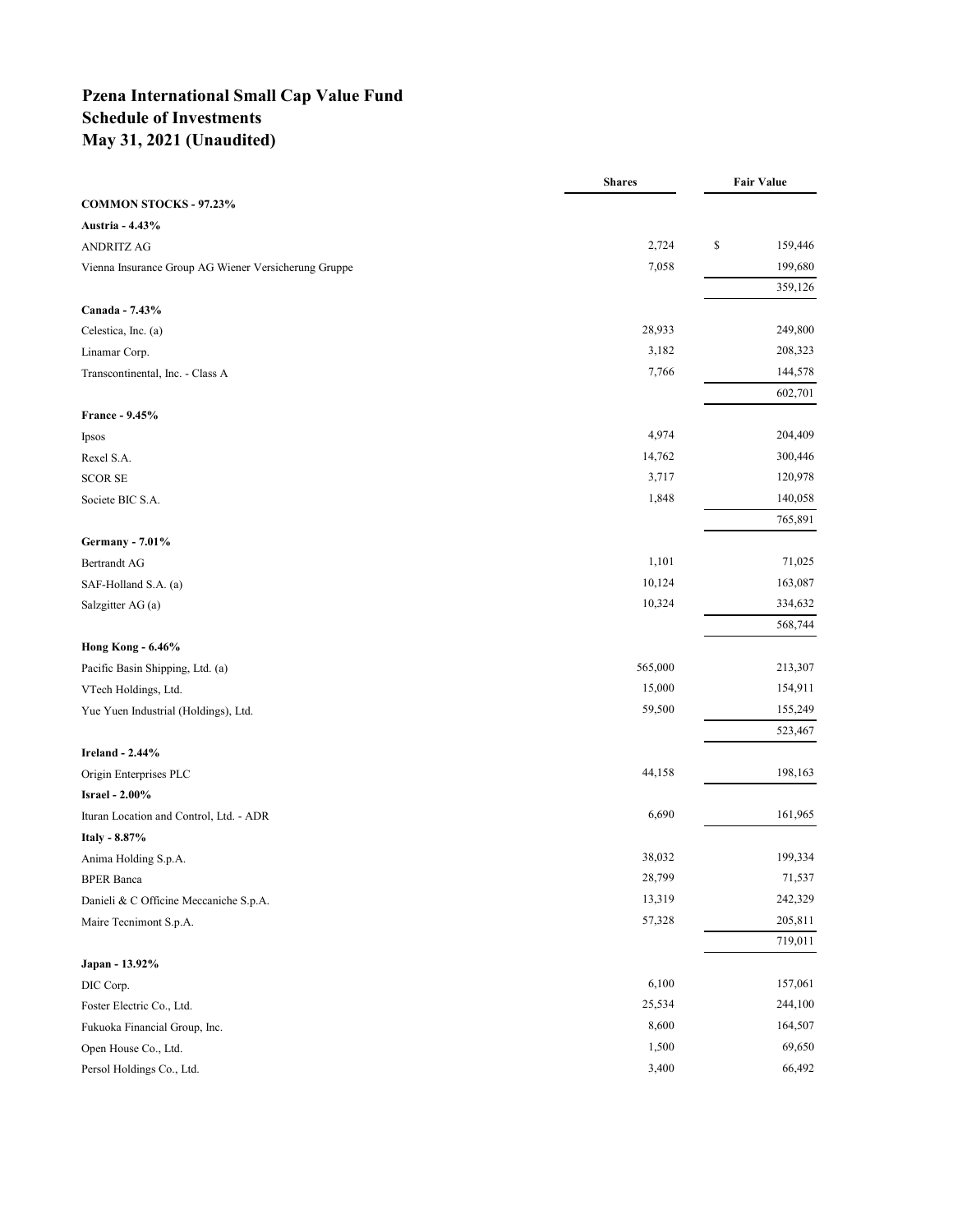| Tsubakimoto Chain Co.                  | 4,200   | 120,645   |
|----------------------------------------|---------|-----------|
| Ube Industries, Ltd.                   | 7,400   | 157,789   |
| Zeon Corp.                             | 9,700   | 148,191   |
|                                        |         | 1,128,435 |
| Netherlands - 4.45%                    |         |           |
| <b>Flow Traders</b>                    | 2,903   | 127,018   |
| Koninklijke BAM Groep N.V. (a)         | 55,104  | 162,347   |
| Technip Energies N.V. - ADR (a)        | 4,760   | 71,638    |
|                                        |         | 361,003   |
| Norway - 1.98%                         |         |           |
| Subsea 7 S.A.                          | 16,197  | 160,750   |
| Republic of Korea - 4.80%              |         |           |
| DB Insurance Co., Ltd.                 | 5,312   | 241,000   |
| Hankook Tire & Technology Co., Ltd.    | 3,413   | 147,959   |
|                                        |         | 388,959   |
| Spain - 1.98%                          |         |           |
| Unicaja Banco S.A.                     | 143,241 | 160,876   |
| Taiwan, Province of China - 1.76%      |         |           |
| United Integrated Services Co., Ltd.   | 17,000  | 142,788   |
| United Kingdom - 20.25%                |         |           |
| <b>Balfour Beatty PLC</b>              | 54,394  | 239,916   |
| Capita PLC (a)                         | 206,932 | 118,230   |
| Drax Group PLC                         | 38,302  | 236,884   |
| Inchcape PLC                           | 13,806  | 153,313   |
| John Wood Group PLC (a)                | 67,570  | 234,838   |
| Sabre Insurance Group PLC              | 42,910  | 159,546   |
| Senior PLC (a)                         | 96,316  | 217,331   |
| TechnipFMC PLC - ADR (a)               | 19,475  | 167,290   |
| Travis Perkins PLC (a)                 | 4,601   | 107,211   |
| Wickes Group PLC (a)                   | 2,088   | 7,586     |
|                                        |         | 1,642,145 |
| Total Common Stocks (Cost \$7,024,177) |         | 7,884,024 |
|                                        |         |           |

#### **SHORT-TERM INVESTMENT - 0.61%**

| Money Market - 0.61%                                             |        |           |
|------------------------------------------------------------------|--------|-----------|
| Fidelity Institutional Government Portfolio - Class I, 0.01% (b) | 49,060 | 49,060    |
| <b>Total Short-Term Investment (Cost \$49,060)</b>               |        | 49,060    |
|                                                                  |        |           |
| <b>Total Investments (Cost \$7,073,237) - 97.84%</b>             |        | 7,933,084 |
| Other Assets in Excess of Liabilities - 2.16%                    |        | 175,430   |
| <b>TOTAL NET ASSETS - 100.00%</b>                                |        | 8.108.514 |
|                                                                  |        |           |

ADR American Depositary Receipt

AG Aktiengesellschaft

N.V. Naamloze Vennootschap

PLC Public Limited Company

S.A. Société Anonyme

S.p.A Società per azioni

(a) Non-income producing security.

(b) The rate listed is the 7-day annualized yield as of May 31, 2021.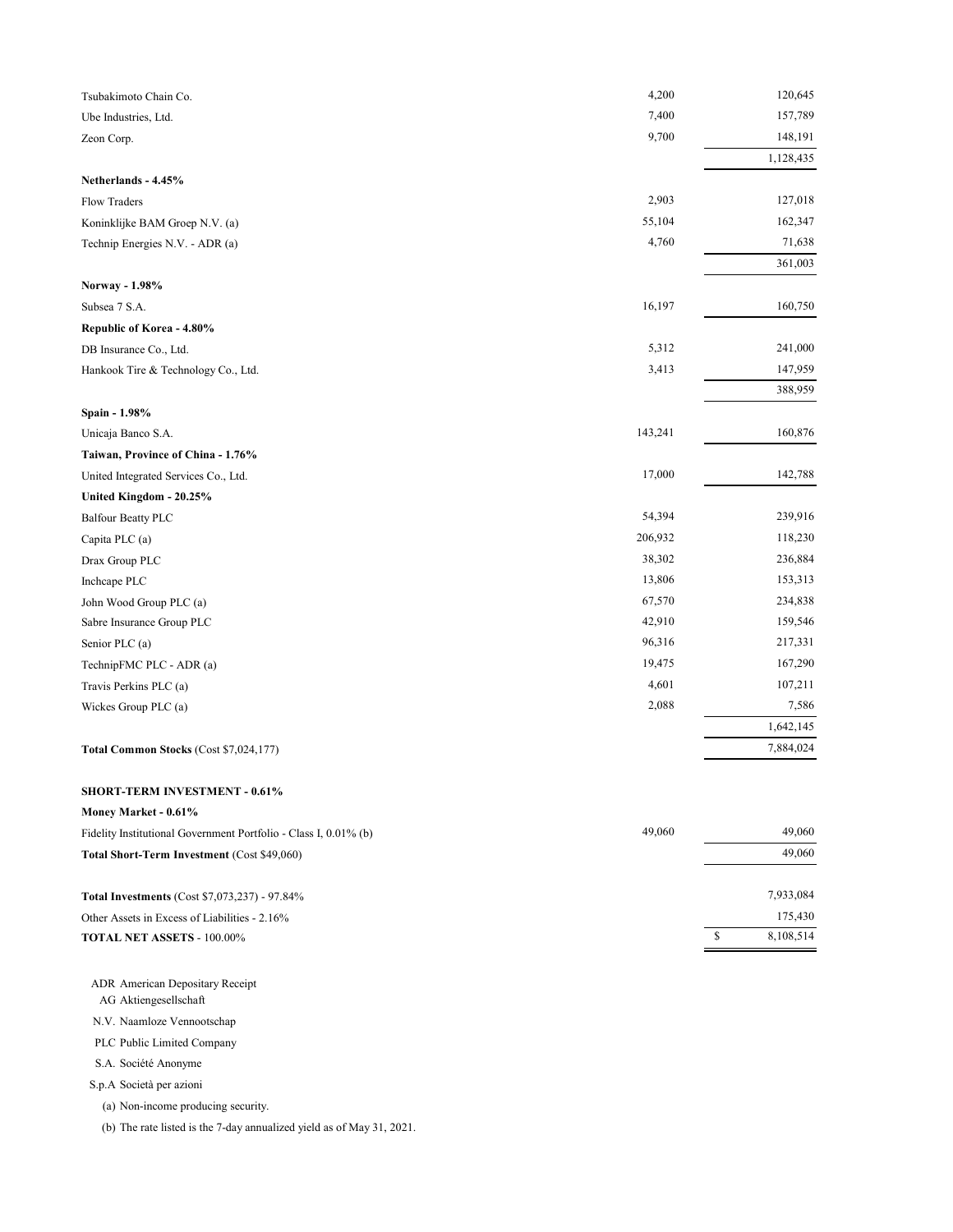## **Pzena International Small Cap Value Fund Portfolio Diversification May 31, 2021 (Unaudited)**

|                                              |                   | $%$ of            |
|----------------------------------------------|-------------------|-------------------|
|                                              | <b>Fair Value</b> | <b>Net Assets</b> |
| <b>Common Stocks</b>                         |                   |                   |
| <b>Communication Services</b>                | \$<br>204,409     | 2.52%             |
| <b>Consumer Discretionary</b>                | 986,179           | 12.16%            |
| <b>Consumer Staples</b>                      | 198,163           | 2.44%             |
| Energy                                       | 634,517           | 7.83%             |
| Financials                                   | 1,444,476         | 17.81%            |
| Industrials                                  | 2,696,816         | 33.26%            |
| <b>Information Technology</b>                | 684,906           | 8.45%             |
| Materials                                    | 797,674           | 9.84%             |
| Utilities                                    | 236,884           | 2.92%             |
| <b>Total Common Stocks</b>                   | 7,884,024         | 97.23%            |
| <b>Short-Term Investment</b>                 | 49,060            | 0.61%             |
| <b>Total Investments</b>                     | 7,933,084         | 97.84%            |
| <b>Other Assets in Excess of Liabilities</b> | 175,430           | 2.16%             |
| <b>Total Net Assets</b>                      | \$<br>8,108,514   | 100.00%           |

Note: For presentation purposes, the Fund has grouped some of the industry categories. For purposes of categorizing securities for compliance with Section 8(b)(1) of the Investment Company Act of 1940, as amended, the Fund uses more specific industry classifications.

The Global Industry Classification Standard (GICS®) was developed by and/or is the exclusive property of MSCI, Inc. and Standard & Poor's Financial Services LLC ("S&P"). GICS is a service mark of MSCI and S&P and has been licensed for use by Pzena Investment Management, LLC.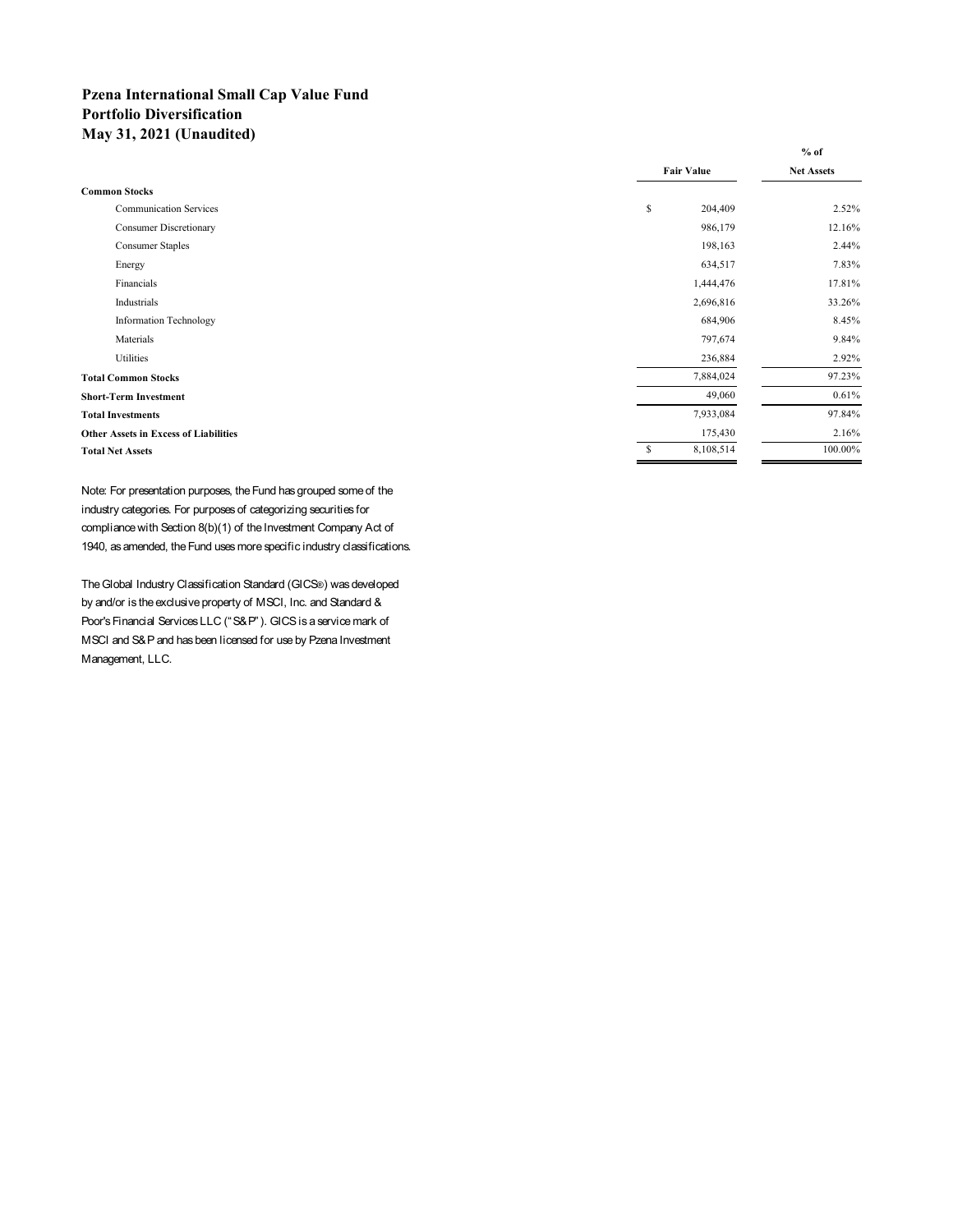## **Pzena Mid Cap Value Fund Schedule of Investments May 31, 2021 (Unaudited)**

|                                        | <b>Shares</b> | <b>Fair Value</b> |
|----------------------------------------|---------------|-------------------|
| <b>COMMON STOCKS - 98.81%</b>          |               |                   |
| <b>Basic Materials - 5.62%</b>         |               |                   |
| Dow, Inc.                              | 38,374        | \$<br>2,625,549   |
| Olin Corp.                             | 103,951       | 5,082,164         |
|                                        |               | 7,707,713         |
| <b>Consumer Discretionary - 18.25%</b> |               |                   |
| Ford Motor Co. (a)                     | 232,935       | 3,384,546         |
| Gap, Inc.                              | 68,905        | 2,304,872         |
| Gildan Activewear, Inc. (b)            | 128,985       | 4,664,098         |
| Lear Corp.                             | 20,818        | 4,025,368         |
| Newell Brands, Inc.                    | 147,029       | 4,218,262         |
| PVH Corp. (a)                          | 31,602        | 3,628,542         |
| Skechers U.S.A., Inc. - Class A (a)    | 58,668        | 2,786,730         |
|                                        |               | 25,012,418        |
| <b>Consumer Staples - 1.91%</b>        |               |                   |
| McKesson Corp.                         | 13,592        | 2,614,965         |
| Energy - 9.94%                         |               |                   |
| Baker Hughes, a GE Co.                 | 165,391       | 4,035,540         |
| Cenovus Energy, Inc. (b)               | 158,212       | 1,286,264         |
| Halliburton Co.                        | 201,466       | 4,522,912         |
| NOV, Inc. $(a)$                        | 165,627       | 2,669,907         |
| TechnipFMC PLC - ADR (a)               | 129,300       | 1,110,687         |
|                                        |               | 13,625,310        |
| Financials - 31.28%                    |               |                   |
| American International Group, Inc.     | 120,345       | 6,359,030         |
| Axis Capital Holdings, Ltd. (b)        | 87,872        | 4,713,455         |
| CNO Financial Group, Inc.              | 178,986       | 4,753,869         |
| Equitable Holdings, Inc.               | 140,915       | 4,474,051         |
| Fifth Third Bancorp                    | 106,123       | 4,472,023         |
| Invesco, Ltd. (b)                      | 101,065       | 2,883,384         |
| KeyCorp                                | 194,784       | 4,487,823         |
| Regions Financial Corp.                | 195,608       | 4,579,183         |
| Reinsurance Group of America, Inc.     | 22,815        | 2,875,374         |
| Voya Financial, Inc.                   | 49,988        | 3,275,214         |
|                                        |               | 42,873,406        |
| Health Care - 1.15%                    |               |                   |
| Cardinal Health, Inc.                  | 28,137        | 1,577,642         |
| Industrials - 18.99%                   |               |                   |
| JELD-WEN Holding, Inc. (a)             | 144,372       | 4,043,860         |
| MasTec, Inc. (a)                       | 23,374        | 2,719,097         |
| Mohawk Industries, Inc. (a)            | 13,079        | 2,755,484         |
| Ryder System, Inc.                     | 41,626        | 3,404,591         |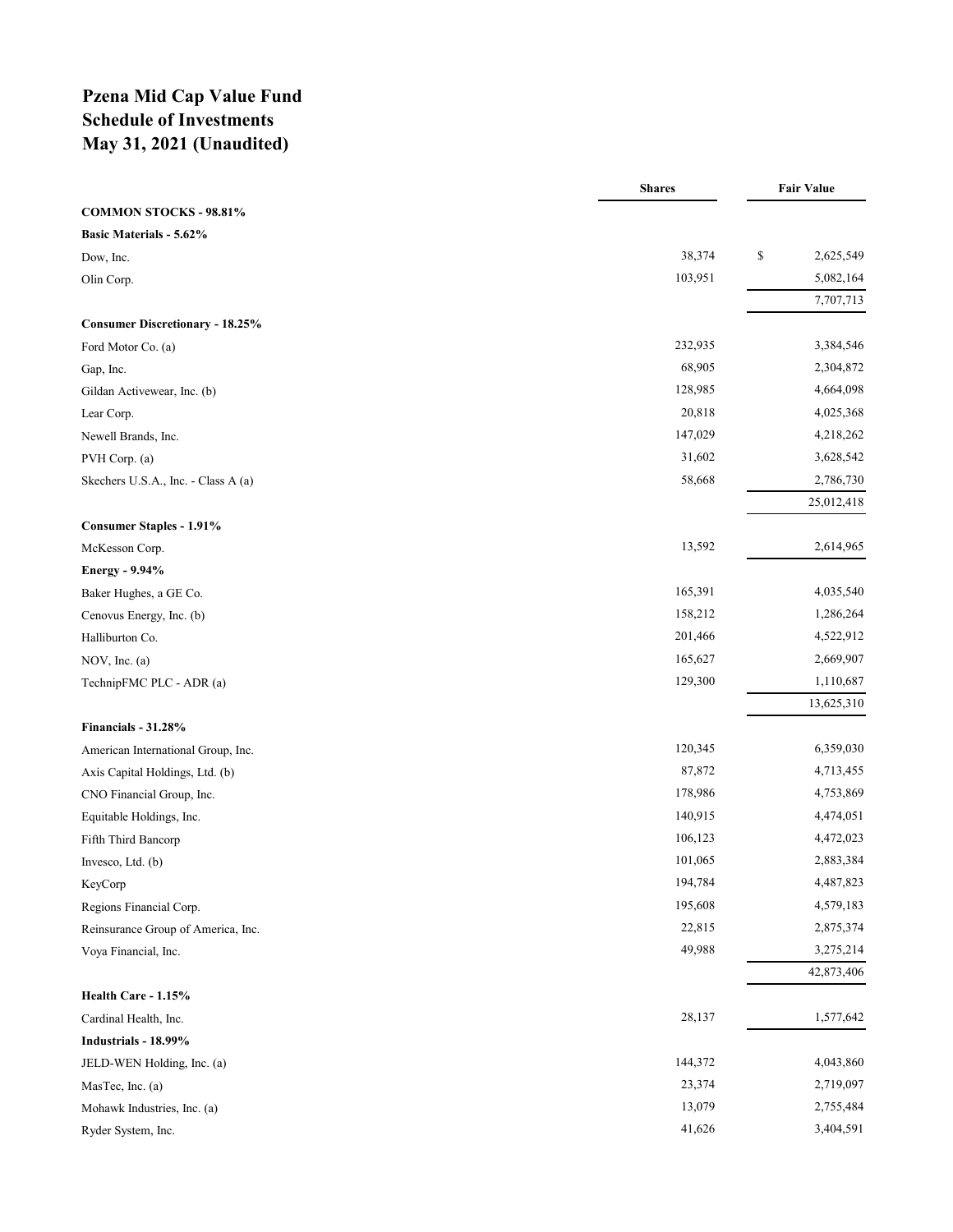| 81,220    | 4,253,491         |
|-----------|-------------------|
| 56,250    | 3,851,438         |
| 60,314    | 4,991,586         |
|           | 26,019,547        |
|           |                   |
| 112,980   | 4,977,899         |
| 176,868   | 2,822,813         |
|           | 7,800,712         |
|           |                   |
| 78,000    | 4,357,860         |
| 119,474   | 3,841,089         |
|           | 8,198,949         |
|           | 135,430,662       |
|           |                   |
|           |                   |
| 1,842,009 | 1,842,009         |
|           | 1,842,009         |
|           | 137,272,671       |
|           | (214,903)         |
|           | \$<br>137,057,768 |
|           |                   |

Percentages are stated as a percent of net assets.

ADR American Depositary Receipt

### PLC Public Limited Company

(a) Non-income producing security.

(b) Foreign issued security.

(c) The rate listed is the 7-day annualized yield as of May 31, 2021.

Note: For presentation purposes, the Fund has grouped some of the industry categories. For purposes of categorizing securities for compliance with Section 8(b)(1) of the Investment Company Act of 1940, as amended, the Fund uses more specific industry classifications.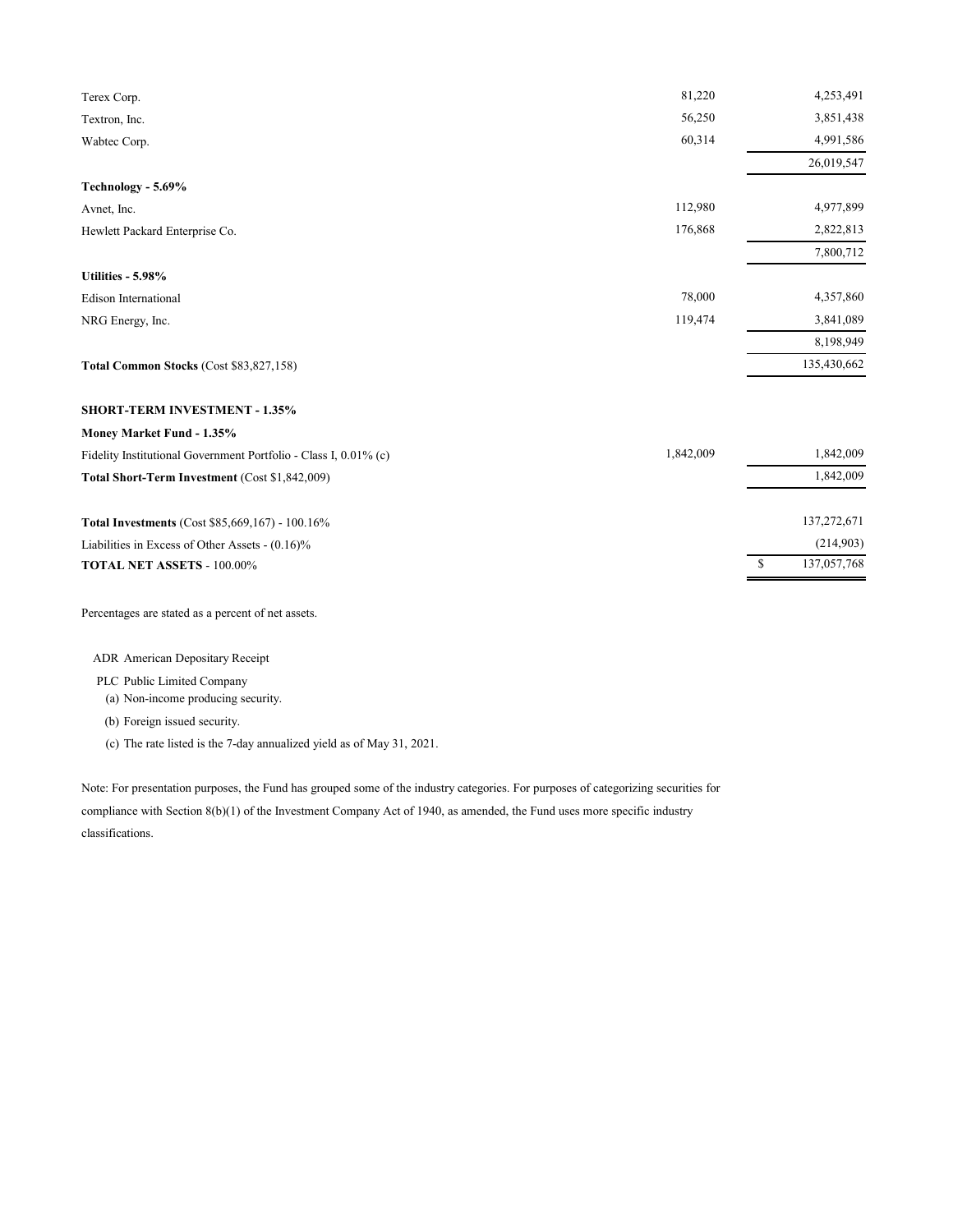## **Pzena Small Cap Value Fund Schedule of Investments May 31, 2021 (Unaudited)**

|                                             | <b>Shares</b> | <b>Fair Value</b> |
|---------------------------------------------|---------------|-------------------|
| <b>COMMON STOCKS - 96.35%</b>               |               |                   |
| <b>Basic Materials - 5.85%</b>              |               |                   |
| Olin Corp.                                  | 73,716        | \$<br>3,603,975   |
| Orion Engineered Carbons S.A. (a)(b)        | 91,413        | 1,850,199         |
|                                             |               | 5,454,174         |
| <b>Consumer Discretionary - 11.34%</b>      |               |                   |
| Dana, Inc.                                  | 104,706       | 2,840,674         |
| Hooker Furniture Corp.                      | 35,455        | 1,271,062         |
| Motorcar Parts of America, Inc. (a)         | 57,709        | 1,348,659         |
| PVH Corp. (a)                               | 20,907        | 2,400,542         |
| Steelcase, Inc.                             | 188,128       | 2,722,212         |
|                                             |               | 10,583,149        |
| <b>Consumer Staples - 3.17%</b>             |               |                   |
| Spectrum Brands Holdings, Inc.              | 13,884        | 1,234,149         |
| Universal Corp.                             | 30,739        | 1,722,613         |
|                                             |               | 2,956,762         |
| Energy - 7.45%                              |               |                   |
| MRC Global, Inc. (a)                        | 88,497        | 950,458           |
| Murphy Oil Corp.                            | 77,006        | 1,670,260         |
| NexTier Oilfield Solutions, Inc. (a)        | 417,372       | 1,773,831         |
| NOV, Inc. $(a)$                             | 80,208        | 1,292,953         |
| TechnipFMC PLC - ADR (a)                    | 147,403       | 1,266,192         |
|                                             |               | 6,953,694         |
| Financials - 30.15%                         |               |                   |
| American Equity Investment Life Holding Co. | 77,690        | 2,369,545         |
| Argo Group International Holdings, Ltd. (b) | 34,423        | 1,846,450         |
| Associated Banc-Corp.                       | 120,259       | 2,764,754         |
| Axis Capital Holdings, Ltd. (b)             | 60,527        | 3,246,668         |
| CNO Financial Group, Inc.                   | 133,694       | 3,550,912         |
| First Midwest Bancorp, Inc.                 | 133,163       | 2,787,102         |
| Hope Bancorp, Inc.                          | 119,866       | 1,833,950         |
| TCF Financial Corp.                         | 39,021        | 1,853,498         |
| Umpqua Holdings Corp.                       | 96,106        | 1,833,702         |
| Univest Financial Corp.                     | 63,020        | 1,837,663         |
| Webster Financial Corp.                     | 49,024        | 2,778,680         |
| WSFS Financial Corp.                        | 26,803        | 1,426,188         |
|                                             |               | 28,129,112        |
| Health Care - 4.34%                         |               |                   |
| Phibro Animal Health Corp.                  | 35,864        | 1,011,006         |
| Triple-S Management Corp. - Class B (a)(b)  | 69,473        | 1,757,667         |
| Varex Imaging Corp. (a)                     | 50,906        | 1,277,232         |
|                                             |               | 4,045,905         |